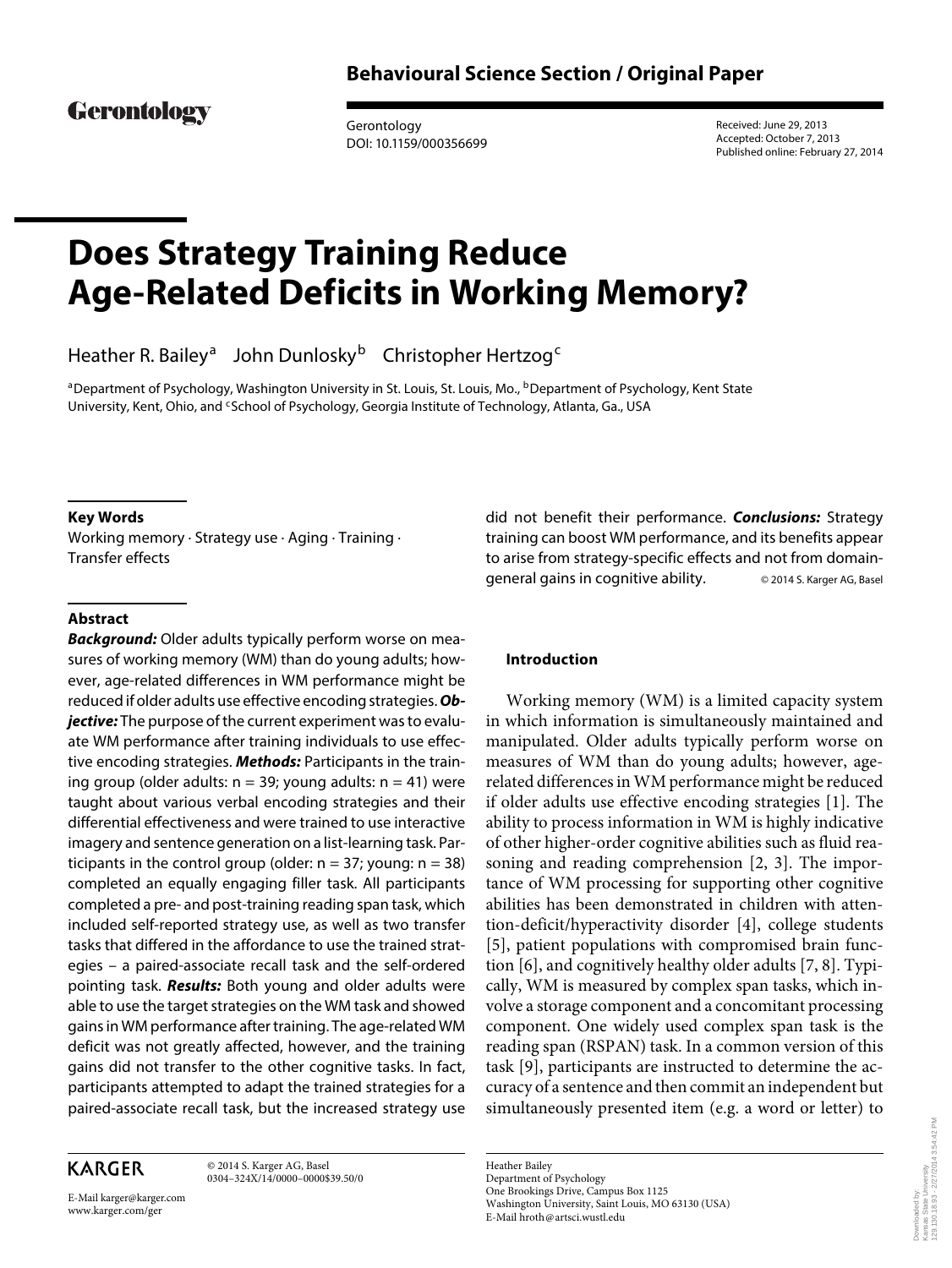memory. Following a varying number of sentences, participants are prompted to recall the to-be-remembered items in serial order. WM performance can be scored as the highest amount of items that an individual successfully recalled or as the proportion of correctly recalled items across trials. In either case, individuals differ widely in their performance on these tasks, indicating variability in WM span. Those persons who remember longer series of words are often referred to as *high spans* , and those who remember shorter series are referred to as *low spans* .

 Why does WM capacity differ amongst individuals, and why does it decline with age? Individual and age-related differences in WM performance partly arise from differences in functional integrity of brain regions critical for storage, maintenance and retrieval of information [10]. Age-related changes in brain integrity can result in slowing of information-processing speed [11] or in the ability to inhibit no-longer-relevant or task-irrelevant information from WM [7]. Individual and age-related differences in WM performance are also associated with the ability to employ effective encoding strategies on WM tasks [12, 13]. From a theoretical perspective, encoding can influence WM performance because elaborative encoding strategies can boost recall of verbal materials that serve as the memoranda for WM tasks [14]. A sizeable portion of individuals – even low spans – spontaneously use effective encoding strategies on some WM span trials [1, 15–17] , but they do not use effective strategies on all trials. Thus, from an empirical perspective, individual differences in how often people use effective strategies across trials is positively related to performance on WM tasks [13]. The reasons for this pattern are not entirely clear, but it does suggest that adults can improve their WM performance if they use more effective strategies on a greater proportion of WM trials.

 Although spontaneous use of effective strategies in WM tasks accounts for a significant proportion of variance (individual differences) in WM performance, it accounts for only a small portion of the age-related variance [1, 18]. Bailey et al. [1] had young and older adults complete verbal WM span tasks and then report which encoding strategies they used on each trial. Older adults reported using effective encoding strategies (e.g. using mental imagery) on a similar proportion of trials as did the young adults, and differences in recall in these trials were somewhat smaller between young and older adults. Importantly, older adults used effective strategies on only about one third of the span task trials and used a less effective strategy (rote repetition) or no strategy in the majority of trials [see also 18]. Put differently, older adults perform more like young adults when they use effective strategies to encode information on WM span tasks, but they perform disproportionately worse than young adults on the trials in which less effective encoding strategies are used. The pattern of effects in Bailey et al. [1] raises the following questions: could older adults benefit from using effective strategies more often on a span task, and how much could improving the use of effective strategies reduce age differences in WM performance?

 Towards answering these questions, the main goal of the current experiment was to evaluate whether strategy training improves WM performance in older adults. Strategy training is one instance of a broader approach to training that can also be referred to as *process-specific training* – i.e. training individuals to improve their implementation of specific cognitive process that can improve cognitive performance on tasks that afford its use. For instance, training older adults the method of loci involves training a specific process (e.g. mental imagery) that can improve performance on tasks that afford imagery (e.g. learning concrete words) but would benefit performance little – if any – on tasks that do not afford imagery (e.g. learning abstract concepts). Such an approach can be contrasted with *domain-general training*, which often provides task practice that targets general cognitive processes and mechanisms that promise to promote domaingeneral gains in performance across many tasks. Although many intervention studies use domain-general WM training (including simply providing extensive WM task practice) to evaluate how WM can be improved, only 1 other study (described below) has explicitly examined whether strategy training influences WM performance in older adults.

 We view the distinction between strategy training and domain-general WM training as a critical one. Strategy training involves teaching techniques to help individuals more effectively encode, maintain and recall information that can be effective for a WM span task. In contrast, domain-general WM interventions seek to use task practice to improve target processes such as attention and inhibition to help individuals increase their functional WM capacity (e.g. through learning to ignore distracting information [19]). Domain-general WM interventions are often referred to as WM training paradigms, but they typically involve practice with multiple tasks that theoretically engage WM processes, cover multiple modalities and require frequent memory updating (e.g. complex span tasks, updating tasks, N-back tasks, etc.; for a review see [20]). Overall, this type of WM practice has proven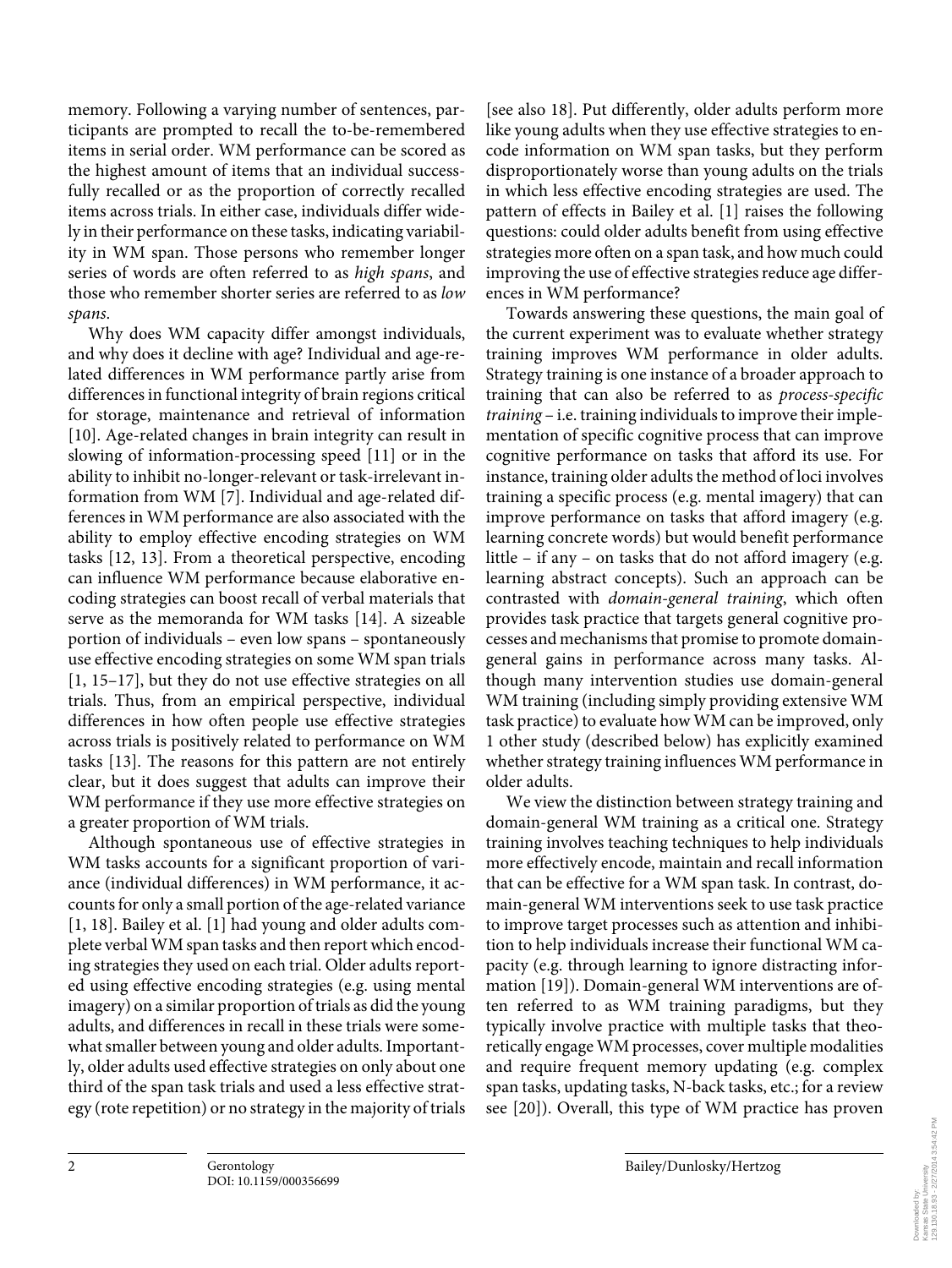fairly successful in improving span performance in the practiced task context [21–23] and, in some cases, in improving performance in unpracticed WM transfer tasks [22]. For a review of WM training, see [24]; for an opposing view see [25]. However, these WM studies typically do not train specific strategic processes that can help people to remember the target span list, whereas studies that incorporate strategy training do exactly that.

 In the current study, we used a strategy-training approach – training adults to use *normatively effective* encoding strategies such as interactive imagery and sentence generation. We refer to these strategies as normatively effective strategies because memory performance is higher when these strategies are used during encoding compared to when less elaborative strategies or rote rehearsal are used [for reviews, see 14, 26]. Critically, we did not explicitly train strategy use in the WM task context itself. Instead, we provided general training on how to use encoding strategies, and then later introduced trainees to a WM task that afforded an opportunity to use the trained strategies. Although spontaneous strategy use at encoding influences recall performance on WM tasks [13], we may find that strategy training does not improve overall WM performance in older adults for at least two reasons. First, individuals may not perceive the strategy training as being relevant to the WM task, and therefore may not employ the trained strategies in that task. Second, the trained strategies might be difficult for older adults to implement in the WM task context. WM span tasks are fast paced and place substantial demands on cognitive control processes [19] , so perhaps some people (and in particular older adults) will not have enough time or resources available to implement newly learned strategies. It may be the case that only people with higher WM capacity benefit from strategy training [12, 13, 27]. If so, age-related differences in WM span could even increase after strategy training [28].

 Despite these possibilities, our main hypothesis was that training effective encoding processes would improve WM span performance for older adults by increasing the likelihood of effective strategy use. First, strategy training has been used extensively in episodic memory tasks and has been successful in improving memory performance in older adults [for review, see 29]. Second, manipulations targeting strategy use in WM tasks, including instructions to use strategies [30] and explicit WM strategy training [31], have also successfully improved WM performance in younger adults. Finally, strategy training has also been effective for populations with reduced or impaired WM capacity such as young children [32], chil-

 Strategy Training, Working Memory and Aging

dren with reading disabilities [33] and patients with mild traumatic brain injury [34] .

 To our knowledge, Carretti et al. [35] reported the only study that involved training encoding strategies to improve WM performance in older adults. Their young and older adults completed the interactive imagery training regimen devised by McNamara and Scott [31] . Training consisted of three sessions that took approximately 30– 60 min each. During each training session, participants practiced using interactive imagery to encode four lists of words and then rated the quality of their images following recall. Transfer of training was assessed using the categorization WM span task [36] . Performance of participants on the WM task significantly improved from pre- to posttraining tests, and improvements were comparable for both age groups. However, Carretti et al. [35] did not directly measure strategy use in the WM task, so it is unclear whether their training benefits arose specifically from increased use of effective strategies or from improved implementation of strategies, or whether they were generated by some other unknown variables activated by the training.

 The current study extended and further evaluated the finding that strategy training improves WM performance. The training procedures were implemented to help older adults use elaborative encoding strategies more frequently and more effectively. We trained participants to use more than one effective encoding strategy rather than just training them to use interactive imagery as in Carretti et al. [35] . Given that some individuals prefer to use a visual strategy and others prefer a verbal strategy [37, 38], we trained all individuals to use both interactive imagery and sentence generation in an episodic memory task context – free recall of word lists. In addition to practicing the strategies, participants also learned about the various verbal encoding strategies and their differential effectiveness. Recent evidence has demonstrated that people incorrectly believe that relatively ineffective strategies such as rote repetition promote learning [39] , which contributes to the age-related deficit in WM [40]. Thus, we predicted that instruction about the efficacy of verbal encoding strategies in conjunction with strategy training on word lists would improve strategy use. The key issues were as follows: (1) whether people would generalize this kind of strategy training in the WM task context, (2) whether the strategies would influence WM performance and (3) whether the trained strategies would reduce agerelated deficits in WM performance.

 Given that we trained participants to use multiple strategies, it was important to evaluate which strategies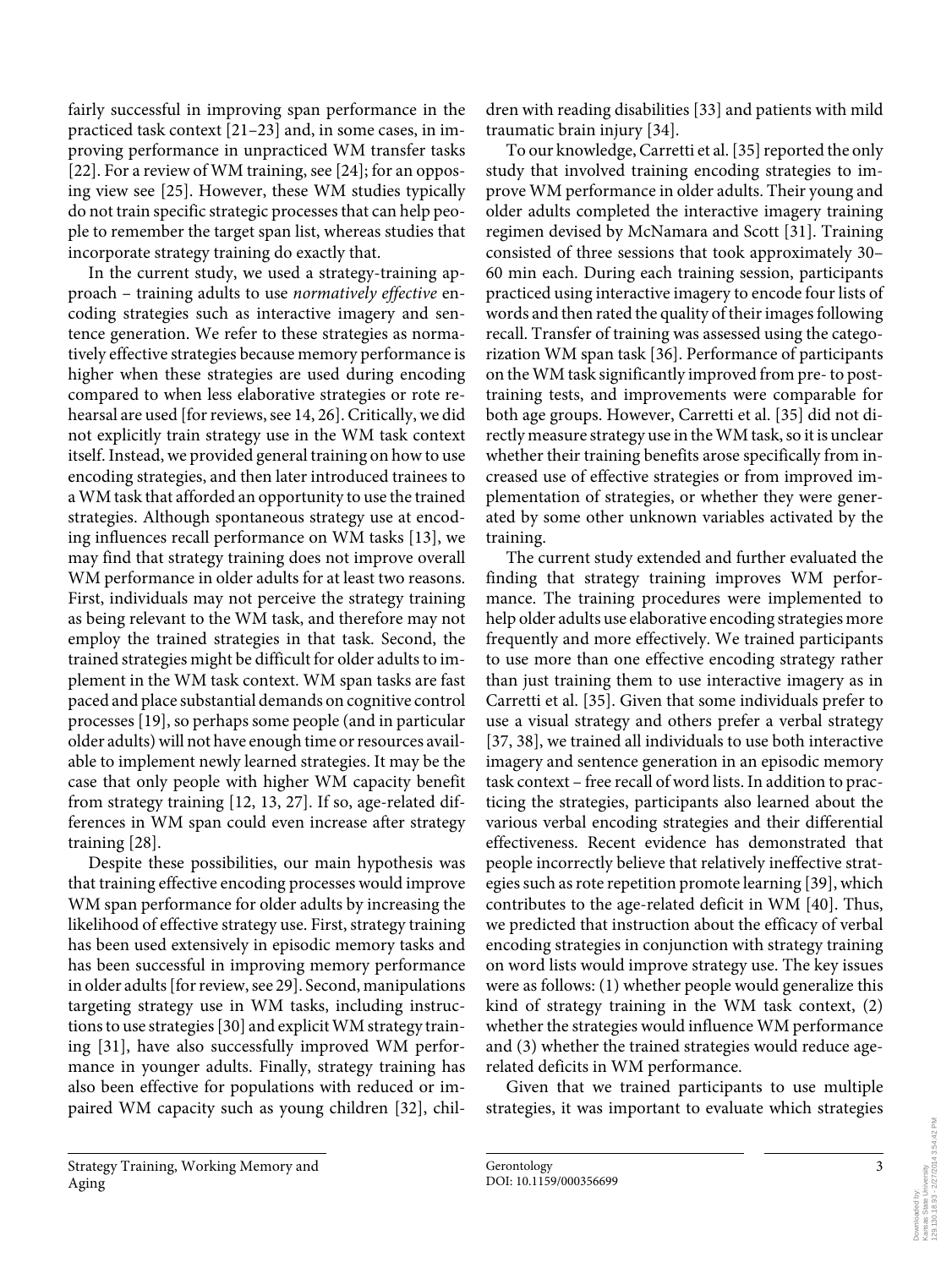| Table 1. Demographics |  |
|-----------------------|--|
|-----------------------|--|

| Group    | Subjects, n | Age, years | Education, years | Self-reported health | Vocabulary | Speed     |
|----------|-------------|------------|------------------|----------------------|------------|-----------|
| Young    |             |            |                  |                      |            |           |
| Control  | 38          | 20.6(4.3)  | 12.7(1.1)        | 4.3(0.72)            | 0.40(0.13) | 18.9(5.0) |
| Training | 41          | 21.6(6.5)  | 12.3(0.8)        | 4.0(0.84)            | 0.42(0.14) | 20.3(4.1) |
| p value  |             | 0.255      | 0.951            | 0.116                | 0.548      | 0.431     |
| Older    |             |            |                  |                      |            |           |
| Control  | 39          | 71.7(7.7)  | 14.5(2.2)        | 3.9(0.73)            | 0.66(0.15) | 15.8(9.4) |
| Training | 39          | 68.9(6.9)  | 14.9(2.4)        | 3.7(0.86)            | 0.62(0.16) | 14.9(7.5) |
| p value  |             | 0.057      | 0.426            | 0.223                | 0.307      | 0.484     |

 Education: average years of education. Self-reported health: scores ranged from 1 (poor) to 5 (excellent). Vocabulary: average proportion of correct on Shipley vocabulary test. Speed: average number of items correctly completed on the Letter Comparison test. Values in parentheses are SD.

they used. As in Bailey et al. [1], we directly evaluated whether participants implemented the trained strategies by collecting a strategy report immediately after each WM span trial (for evidence supporting the validity and nonreactivity of this measure, see [13]). This approach allowed us to address the question of whether trained encoding strategies were generalized to the WM task.

 Finally, we evaluated whether the trained encoding strategies would also transfer to a task that affords their use (a paired-associate cued-recall task) in contrast to a task that in theory should not benefit from encoding strategies (the self-ordered pointing task, SOPT). The SOPT is a measure of executive function that involves choosing a different abstract shape on each trial. Thus, we did not expect verbal encoding strategies to be effective for maintaining and updating abstract shapes. If strategy training increases strategy use as well as strategy effectiveness that generalizes to other task contexts, then participants in the training group should outperform those in the control group on the paired-associate task. However, we did not expect training group differences on the SOPT because its materials are not amenable to organizational encoding strategies.

#### **Methods**

#### *Participants*

 A total of 76 older adults were recruited through a newspaper advertisement in northeast Ohio, and 79 young adults recruited from introductory psychology courses at Kent State University participated to complete a course requirement. The older adults completed a phone interview and were excluded from the current study if they had a history of dementia, stroke, other neurological disorders, or the use of medications for memory problems. Participants were randomly assigned to one of two groups (strategy

training or control). Of the 76 older adults, 39 (24 female) were assigned to the training group and 37 (31 female) to the control group. Of the 79 young adults, 41 (31 female) were assigned to the training group and 38 (22 female) to the control group. Demographic variables for each group are presented in table 1. Typical age differences were observed: young adults performed better on the letter comparison task, whereas older adults performed better on a vocabulary test [41] . Each older adult was paid USD 20 and each young adult received course credit for their participation.

#### *Materials*

*RSPAN Task.* We used a modified version of the RSPAN task from Kane et al. [9]. In this task, participants read a sentence aloud (e.g. 'Mr. Owens left the lawnmower in the lemon.'), reported whether it was logical or illogical, and then read an unrelated, tobe-remembered word aloud (e.g. eagle). Once the word was read aloud, the next sentence appeared on screen. After presentation of the final sentence-word pair of each trial, participants were instructed to recall the target words in serial order. This task consisted of 16 experimenter-paced trials that ranged from three to six sentence-word pairs. The words and the order of set sizes were randomized, and the same order was used for all participants. Following recall on each trial, participants completed a strategy report. We used the set-by-set strategy reports created by Dunlosky and Kane [13], in which the participant indicated how they attempted to remember the words on that particular trial by choosing one of the six strategy options: reading, repetition, sentence generation, imagery, grouping, or a different strategy. Note that participants could report not using any strategy by choosing the 'reading' option (i.e. they read the to-be-remembered word according to the instructions but did not use any further encoding strategy). The validity of these reports has been empirically demonstrated, and the reports have negligible reactive effects on WM span performance [1, 13, 18].

 Participants completed two versions of each task, and the order of administration (version A vs. version B) was counterbalanced across participants' pre- and post-training tests. Performance was computed using partial-credit unit scoring [for details, see 42 ]. That is, performance on each trial was scored as the proportion of correctly recalled items (e.g. trial 1:  $3/4 = 0.75$ , trial 2:  $3/3 = 1$  and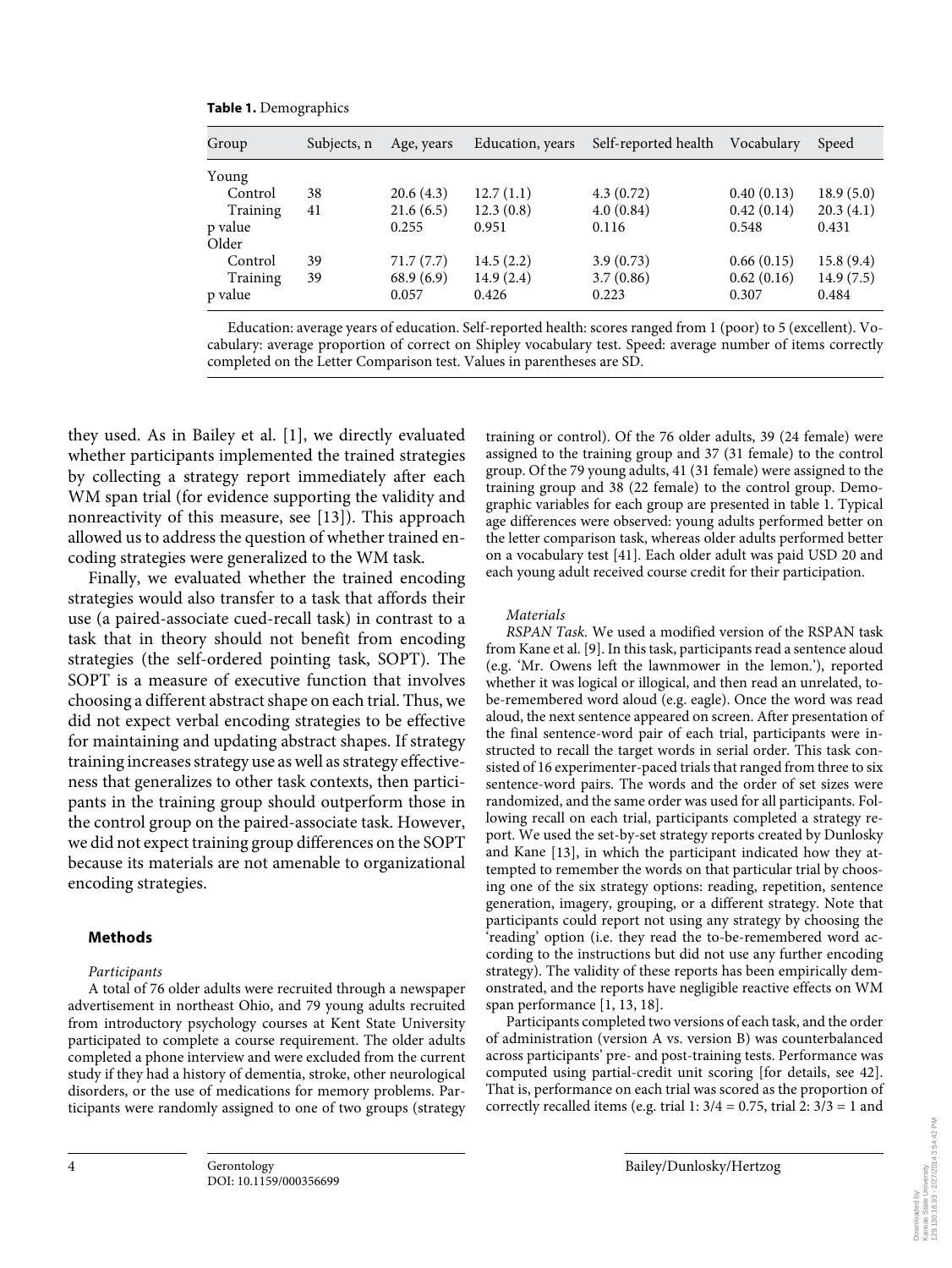trial 3: 4/6 = 0.67), and overall performance was expressed as the mean proportion of correctly recalled items [e.g.  $(0.75 + 1 +$  $0.67)/3 = 0.81$ .

*Strategy-Training Task.* Participants in the training group worked individually to complete a self-paced strategy-training procedure. In the first part of this procedure, they learned about how human memory can be affected by the use of different strategies. They learned about the different strategies afforded by verbal materials (e.g. rote repetition, imagery and sentence generation) and about the differential effectiveness of these strategies. In the next part, they learned how to use interactive imagery and sentence generation properly when trying to memorize a list of words. That is, they were given a list of words (e.g. pony, dress, coins, tulip) and were given an example of how to implement interactive imagery (e.g. 'you could picture a *pony* wearing a big *dress* made only out of *coins* who is trying to balance all of its weight on one *tulip* .'). In the final part, they practiced using these strategies on a list-learning task in which words were presented one at a time on screen for 2 s apiece with a 1-second intertrial interval. They were encouraged to use the strategies to help them remember the words. After the final word on each trial, participants attempted to recall the words in serial order. The practice trials began with sets of only 3 words and gradually increased to sets of 6 words. Following the practice trials with 6 words, participants received more practice trials, but the length of the word lists were presented in a random order. Participants completed a total of 18 practice trials. After completing the training procedure, the participants were told that they could use the effective encoding strategies to help improve their memory performance on the remaining tasks. Note that the task used during the training procedure was not a WM span task because it did not involve a secondary task (e.g. solving equations or reading sentences), but the training task was similar to the storage component of the RSPAN task (learning and recalling words in serial order). On average, the strategy-training procedure took 20.37 min for older adults (range = 12.01–38.84 min) and 12.72 min for young adults (range  $= 9.41 - 21.08$  min).

*Filler Task.* Participants in the control group completed an equally engaging task. This task involved learning to classify birds. More specifically, the pictures of 6 exemplars (e.g. song sparrow, house sparrow, white-crowned sparrow) from 12 bird families (e.g. sparrow, swallow, vireo) were presented individually. Each bird was presented with its family name (e.g. a house sparrow was presented with the label 'sparrow'), and the order of birds for presentation was randomized anew for each participant. During the study, the participant could study each bird as long as she or he wanted, and then after studying each bird, the participant predicted the likelihood that they would correctly classify the bird on the upcoming test. After studying all birds, 48 novel birds (4 birds from each of the 12 families) were presented without labels, and participants were asked to classify each one by selecting its family name (all 12 family names were listed below the to-be-classified bird). After the classification of novel exemplars, the previously studied birds were presented for classification (details of this procedure are presented in [43] ). Moreover, although the task may involve associative processing (attempting to associate pictures of bird exemplars and their family name while learning each bird category), the processes would unlikely promote the generation of associative mediators that were the focus of our strategy training. Thus, this task was chosen because it is engaging, it requires approximately as much time as the strategy training to complete, and

it requires a different kind of associative processing than demanded by the use of trained mnemonics.

*Transfer Tasks.* We assessed whether the trained strategies benefited WM performance as well as other cognitive tasks. In particular, participants completed a paired-associate cued-recall test that afforded the use of the trained strategies and the SOPT that did not afford their use. Given time limitations of this single-session intervention, we did not administer the transfer tasks prior to training. Nevertheless, given random assignment (which resulted in groups of participants with closely matched demographics), any post-training differences between groups are interpretable.

*Paired-Associate Cued-Recall Test.* Participants studied 40 unrelated word pairs (e.g. doctor-lobster) presented on the computer screen at a 5-second rate. During the recall phase, the cue (e.g. doctor) was presented and participants typed in the correct response (e.g. lobster). Following recall, participants were presented with the list again, and completed a strategy report in which they recounted which specific strategy (passive reading, rote repetition, interactive imagery, sentence generation, or 'other') they had used to study each word pair [44] .

*Self-Ordered Pointing Task.* Participants also completed the SOPT, a measure of executive functioning [45] . In this task, 16 abstract shapes were presented on the computer screen. Participants were instructed to choose 1 shape, and after they had made their choice the next screen appeared. This screen contained the same 16 shapes but they were rearranged in a different order. Participants again were instructed to choose 1 shape and to try not to choose that same shape again. No time limit was used. Trials in which a previously selected shape was reselected were scored as perseveration errors; performance was scored as the proportion of errors committed (e.g. total number of errors divided by 16).

#### *Procedure*

 After signing the consent form, participants completed a demographics questionnaire and the pre-test RSPAN task. Next, participants in the training group completed the strategy training, whereas participants in the control group completed the filler task. Then all participants completed the post-test RSPAN task, the paired-associates cued-recall task and the SOPT. Finally, participants in the training group completed the strategy questionnaire.

#### **Results**

 Each variable was screened for values more than 3.5 standard deviations (SD) different from the sample mean, and no value met this criterion. All variables were approximately normally distributed (skewness < |1.5|, kurtosis < |1.5|). In addition to statistical significance tests, we also report Cohen's [46] d as an estimate of the effect size of differences in means, scaled as SD unit differences. Typical benchmarks are  $d \le 0.2$  for a small effect, d approximately 0.5 for a medium-sized effect, and  $d \ge 0.8$  for a large effect.

 First, we evaluated pre-training RSPAN performance for young and older adults in the control and training groups, and then we compared their post-training RSPAN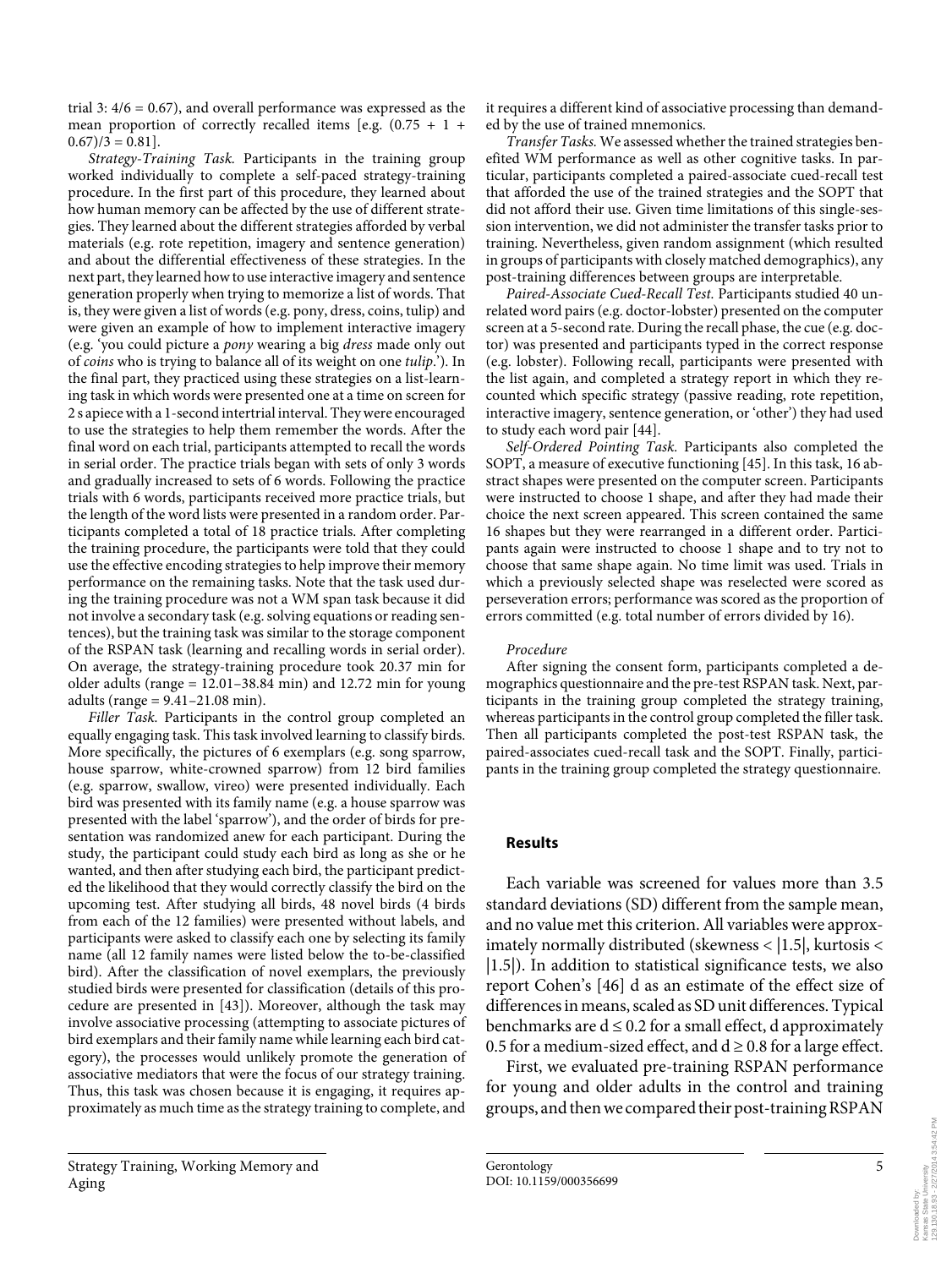

**Fig. 1.** RSPAN performance for young and older adults in the control and training groups. Error bars reflect ±1 standard error of the means.

**Table 2.** Proportion of trials that young and older adults in the control and training groups reported using effective strategies on the pre- and post-training RSPAN tasks

| Age group                                                                                            | Control |                                                           | Training |                          |  |
|------------------------------------------------------------------------------------------------------|---------|-----------------------------------------------------------|----------|--------------------------|--|
|                                                                                                      |         | pre-RSPAN post-RSPAN pre-RSPAN post-RSPAN                 |          |                          |  |
| Young adults 0.30 (0.04) 0.33 (0.05)<br>Older adults 0.32 (0.05) 0.36 (0.06) 0.27 (0.05) 0.65 (0.06) |         |                                                           |          | $0.13(0.02)$ 0.59 (0.06) |  |
|                                                                                                      |         | Standard errors of the means are reported in parentheses. |          |                          |  |

performance. We then examined whether participants implemented the trained strategies on the post-training RSPAN task and, if so, whether the strategy lesson and practice increased the use of effective strategies as well as their effectiveness. Finally, we reported performance on the transfer tasks.

# *Reading Span*

*Span Performance.* Prior to strategy training (fig. 1), young adults significantly outperformed older adults on the RSPAN task ( $t_{155} = 2.07$ ,  $p = 0.02$ ). To evaluate the effects of strategy training, we conducted a 2 (age: young vs. old)  $\times$  2 (group: control vs. training)  $\times$  2 (test: pre- vs. post-training) mixed ANOVA on RSPAN performance. The main effect of test was significant ( $F_{1, 151} = 42.69$ , p < 0.001,  $\eta^2$  = 0.28), but neither the main effect of age (F<sub>1,151</sub> = 3.48,  $p = 0.064$ ,  $\eta^2 = 0.02$ ) nor the main effect of group  $(F < 1)$  were significant. As evident from inspecting figure 1, the group  $\times$  test interaction was highly significant  $(F<sub>1, 151</sub> = 26.82, p < 0.001, \eta<sup>2</sup> = 0.18)$ , indicating that span performance improved significantly more from pre- to post-test for participants in the training group than in the control group. The age  $\times$  test, age  $\times$  group, and age  $\times$ group  $\times$  test interactions were not significant (Fs < 1.0, ps > 0.56). Consistent with outcomes from the omnibus ANOVA, both the young and older adults in the training group showed medium training effect sizes  $(d = 0.54$  and 0.60, respectively), whereas the improvements made by the young and older adult controls were near zero  $(d =$ 0.04 and 0.08, respectively). These results suggest that both young and older adults benefitted from the strategy training. As a consequence, the post-test reduction in age-related differences was rather modest; that is, the small age-related difference in WM span performance at pre-test ( $d = 0.33$ ) was not eliminated at post-test ( $d =$  $(0.25)$ , as shown in figure 1.

*Effective Strategy Rates.* Did participants in the training group use the encoding strategies they learned during the training phase and apply them on the post-training RSPAN task? We evaluated whether participants reported using effective strategies on a higher proportion of trials on the post-training than on the pre-training RSPAN task. To do so, we first computed the mean proportion of span task trials that each participant reported imagery and sentence generation (which are the normatively effective strategies), and then we averaged across all participants (see table 2). On the pre-training RSPAN task, participants reported using effective encoding strategies on approximately 30% of the RSPAN trials, which is similar to the pattern of reported strategy use from previous studies [1, 13, 15] .

A 2 (age: young vs. older)  $\times$  2 (group: control vs. training)  $\times$  2 (test: pre- vs. post-training) mixed ANOVA revealed significant main effects of group ( $F_{1, 151} = 3.92$ , p < 0.048,  $\eta^2 = 0.03$ ) and test (F<sub>1, 151</sub> = 72.97, p < 0.001,  $\eta^2 =$ 0.48). The main effect of age was not significant  $(F_{1, 151} =$ 2.15,  $p = 0.15$ ,  $\eta^2 = 0.01$ ), and this lack of significant agerelated differences in effective strategy use replicated the results in Bailey et al. [1] . The group x test interaction was also highly significant  $(F_{1, 151} = 47.31, p < 0.001, \eta^2 = 0.31)$ , indicating that strategy use on the RSPAN task increased significantly more from pre- to post-training for participants in the training group than in the control group. This training-related increase in effective strategy use was significant for both the young adults ( $t_{40}$  = 5.68, p < 0.001,  $d = 0.54$ ) and older adults ( $t_{38} = 4.96$ ,  $p < 0.001$ ,  $d = 0.78$ ). In contrast, strategy use did not change for young and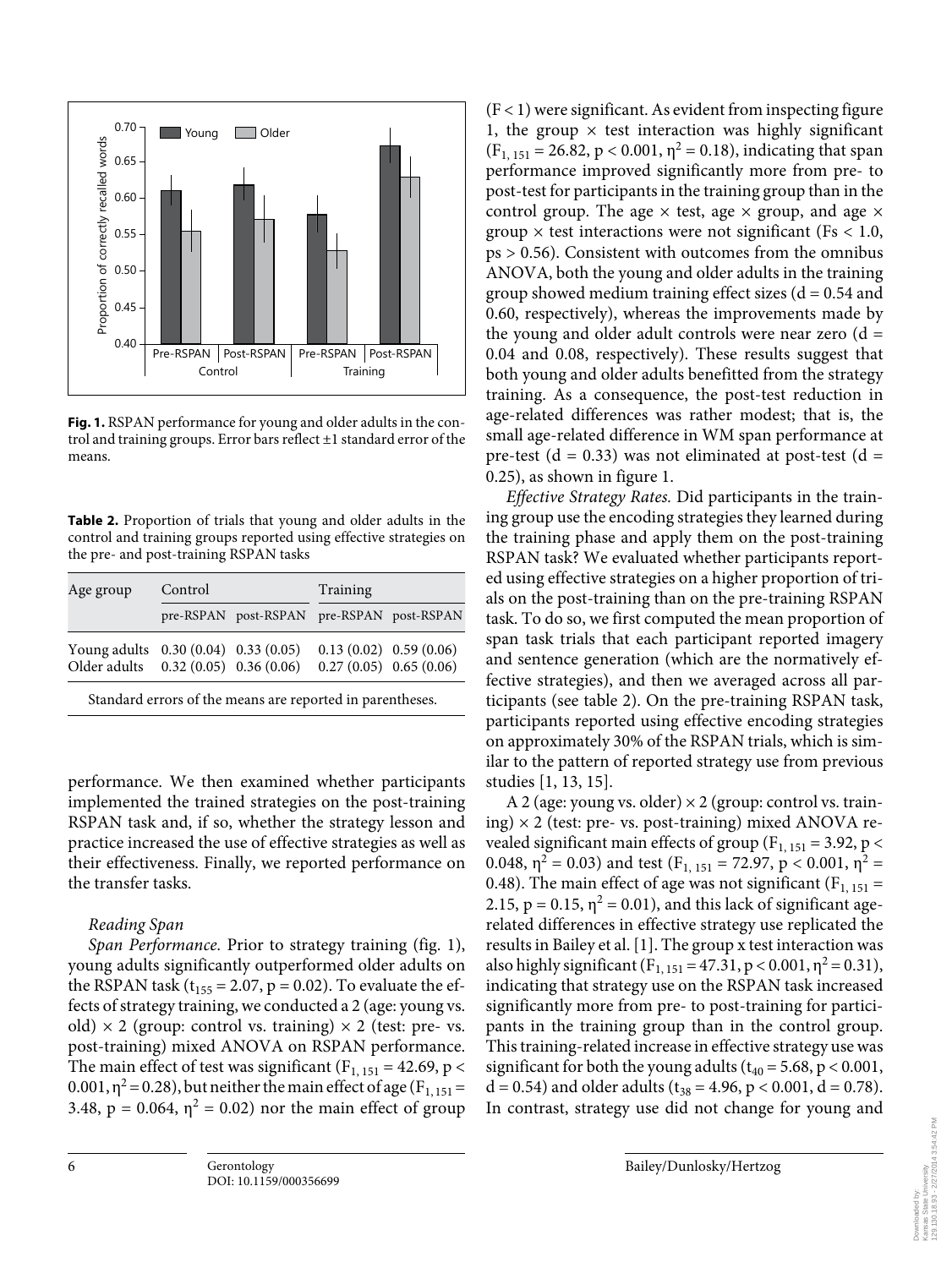older adults in the control group (ts  $< 1.3$ , ps  $> 0.11$ ). The age  $\times$  test, age  $\times$  group, and age  $\times$  group  $\times$  test interactions were not significant (Fs < 1.0, ps > 0.35).

 We also evaluated individual differences in WM performance as a function of the degree of increase in effective strategy use. Increases in effective strategy rates (the change in proportion of effective strategies used from preto post-training) significantly correlated with the change in WM performance for the entire sample ( $r = 0.43$ ,  $p <$ 0.001; young:  $r = 0.51$ ,  $p < 0.001$ ; older:  $r = 0.35$ ,  $p = 0.001$ ; see fig. 2). This correlation was numerically stronger in the training group ( $r = 0.34$ ,  $p = 0.001$ ) than in the control group ( $r = 0.20$ ,  $p = 0.04$ ), but this difference in correlations was not statistically significant using a normal deviate test after Fisher's r–z transformation ( $z = 0.92$ ,  $p =$ 0.18). Thus, increased strategy use in either condition was related to improved WM performance.

*Strategy Efficacy.* Participants in the training group reported using the target strategies more often on the posttraining RSPAN task, but did they also use them more effectively? To answer this question, we assessed performance on trials in which participants reported using the effective strategies (interactive imagery and sentence generation) on the pre- and post-training RSPAN tasks. These strategy efficacy measures are reported separately for young and older adults in the control and training groups in table 3.

We conducted a 2 (age: young vs. old)  $\times$  2 (group: control vs. training)  $\times$  2 (test: pre- vs. post-training) ANOVA on WM performance for trials on which effective strategies were reported. We observed a significant main effect of age ( $F_{1, 88} = 7.52$ ,  $p = 0.007$ ,  $\eta^2 = 0.09$ ). Further, the main effect of test was significant ( $F_{1, 88} = 9.75$ ,  $p = 0.002$ ,  $\eta^2 =$ 0.11), with participants using strategies more effectively at the post-training test. However, the main effect of group was not significant, and neither were the age  $\times$  group, age  $\times$  test, group  $\times$  test, and age  $\times$  group  $\times$  test interactions.

# *Transfer Effects*

 Strategy training on freely recalled lists of words improved WM span performance. Are these training gains due to more efficient strategy use or to improved domaingeneral executive control processes? To answer this question, we compared performance on two transfer tasks – one that affords the use of strategies similar to the trained strategies (paired associate recall) and one that does not afford the use of similar strategies but assesses executive control processes (SOPT). We first present analyses on the paired-associate recall performance and then on the SOPT performance.



**Fig. 2.** Scatter plot for the change in effective strategy use and improvement in WM performance (from pre- to post-training) for the control and training groups.

**Table 3.** Performance on trials that young and older adults in the control and training groups reported using effective strategies on the pre- and post-training RSPAN tasks

| Age group                                                                    | Control |                                                           | Training                   |                            |  |
|------------------------------------------------------------------------------|---------|-----------------------------------------------------------|----------------------------|----------------------------|--|
|                                                                              |         | pre-RSPAN post-RSPAN pre-RSPAN post-RSPAN                 |                            |                            |  |
| Young adults 0.72 (0.04) 0.72 (0.03)<br>Older adults 0.64 (0.04) 0.64 (0.04) |         |                                                           | $0.52(0.04)$ 0.67 $(0.03)$ | $0.70(0.04)$ 0.75 $(0.03)$ |  |
|                                                                              |         | Standard errors of the means are reported in parentheses. |                            |                            |  |

*Paired-Associate Cued-Recall.* Paired-associate recall is presented in table 4. A 2 (age: young vs. old)  $\times$  2 (group: control vs. training) ANOVA showed a significant main effect of age ( $F_{1, 108} = 18.78$ ,  $p < 0.001$ ,  $\eta^2 = 0.17$ ). However, the main effect of group was not significant nor was the age  $\times$  group interaction (Fs < 1). Although strategy training did not affect paired-associate recall in the young adults, we observed a trend towards higher recall for the trained older adults ( $t_{55} = 1.42$ ,  $p = 0.08$ ,  $d = 0.38$ ).

 Given that we had collected strategy reports for this task, we examined whether participants in the training group attempted to apply the trained strategies. We first computed the mean proportion of trials that each participant reported imagery and sentence generation, and then we averaged across participants. The average proportion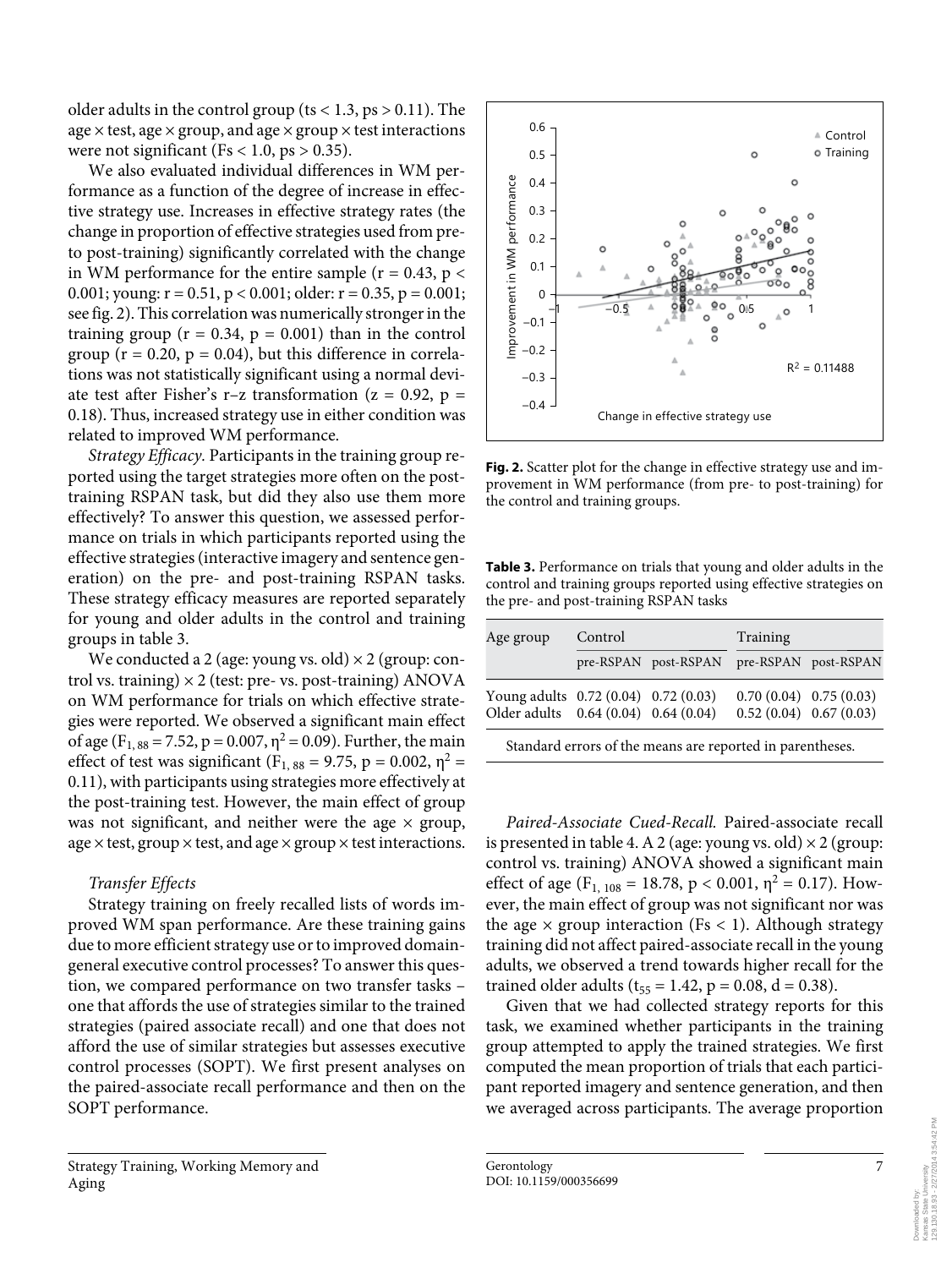**Table 4.** Paired-associate recall performance on all trials, proportion of effective strategies reported, and paired-associate recall performance on trials that effective strategies were reported for young and older adults in the control and training groups following training  $(n = 112)$ 

| Age group                   |            | Paired-associate recall |            | Proportion of effective strategies<br>reported |            | Paired-associate recall given<br>effective strategies used |  |
|-----------------------------|------------|-------------------------|------------|------------------------------------------------|------------|------------------------------------------------------------|--|
|                             | control    | training                | control    | training                                       | control    | training                                                   |  |
| Young adults                | 0.44(0.05) | 0.44(0.07)              | 0.45(0.07) | 0.51(0.08)                                     | 0.80(0.06) | 0.63(0.07)                                                 |  |
| Older adults                | 0.16(0.05) | 0.25(0.04)              | 0.28(0.06) | 0.55(0.06)                                     | 0.53(0.08) | 0.42(0.06)                                                 |  |
| $\sim$ $\sim$ $\sim$ $\sim$ |            |                         |            |                                                |            |                                                            |  |

Standard errors of the means are reported in parentheses.



**Fig. 3.** Mean number of errors that young and older adults reported using on the SOPT. Error bars reflect  $\pm 1$  standard error of the means.

of trials that participants reported using effective strategies on the paired-associate recall task is presented in table 4. We conducted a 2 (age: young vs. old)  $\times$  2 (group: control vs. training) ANOVA on the proportion of trials that participants reported using effective strategies. The main effect of group was significant ( $F<sub>1, 108</sub> = 5.79$ , p = 0.018,  $\eta^2$  = 0.05), indicating that participants in the training group reported using the trained strategies more often on this transfer task than participants in the control group. The main effect of age and the age  $\times$  group interaction were not significant (F<sub>1, 108</sub> = 2.31, p = 0.13,  $\eta^2$  = 0.02). Finally, we examined performance on the trials in which participants reported using effective strategies (see table 4). A 2 (age: young vs. old)  $\times$  2 (group: control vs. training) ANOVA revealed main effects of age  $(F<sub>1, 108</sub> = 12.71,$  $p = 0.001$ ,  $\eta^2 = 0.15$ ) and group (F<sub>1, 108</sub> = 4.45, p = 0.038,  $\eta^2$  = 0.05). On trials in which effective strategies were reported, younger adults outperformed older adults and, unexpectedly, participants in the control group outperformed participants in the training group; however, the age  $\times$  group interaction was not significant (Fs < 1).

 We also calculated the correlation between the proportion of effective strategy use and recall performance on the paired-associate task. Across the entire sample, there was a strong correlation ( $r = 0.73$ ,  $p < 0.001$ ), indicating that individuals who reported using effective strategies on more trials also performed better on paired-associate recall.

*Self-Ordered Pointing Task* . The average number of errors made on SOPT by age group and training group are presented in figure 3. A 2 (age: young vs. old)  $\times$  2 (group: control vs. training) ANOVA revealed only a significant main effect of group ( $F_{1, 105} = 5.76$ , p = 0.018,  $\eta^2 = 0.05$ ), with participants in the training group committing more errors than those in the control group. Neither the main effect of age nor the age  $\times$  group interaction was significant (Fs  $<$  1).

# **Discussion**

 The vast majority of WM training studies provide extensive WM task practice as a basis for improving performance [22]. In contrast, the present study provided no WM task training, but instead trained participants to use mnemonic strategies relevant to enhancing WM span performance [13]. Our goals were to evaluate whether training young and older adults to use encoding strategies would (1) increase the frequency of their use on WM span tasks, (2) generate improvements in WM span performance and (3) transfer to performance on other cognitive tasks. Regarding the first goal, participants in the training group reported using effective strategies significantly more often than controls after training (table 2), and this increase was related to improvements in their WM performance (figure 2). Thus, the present results show that training individuals in the use of effective verbal encoding strategies benefits WM performance, which replicates and extends the previous study that examined this issue [35] .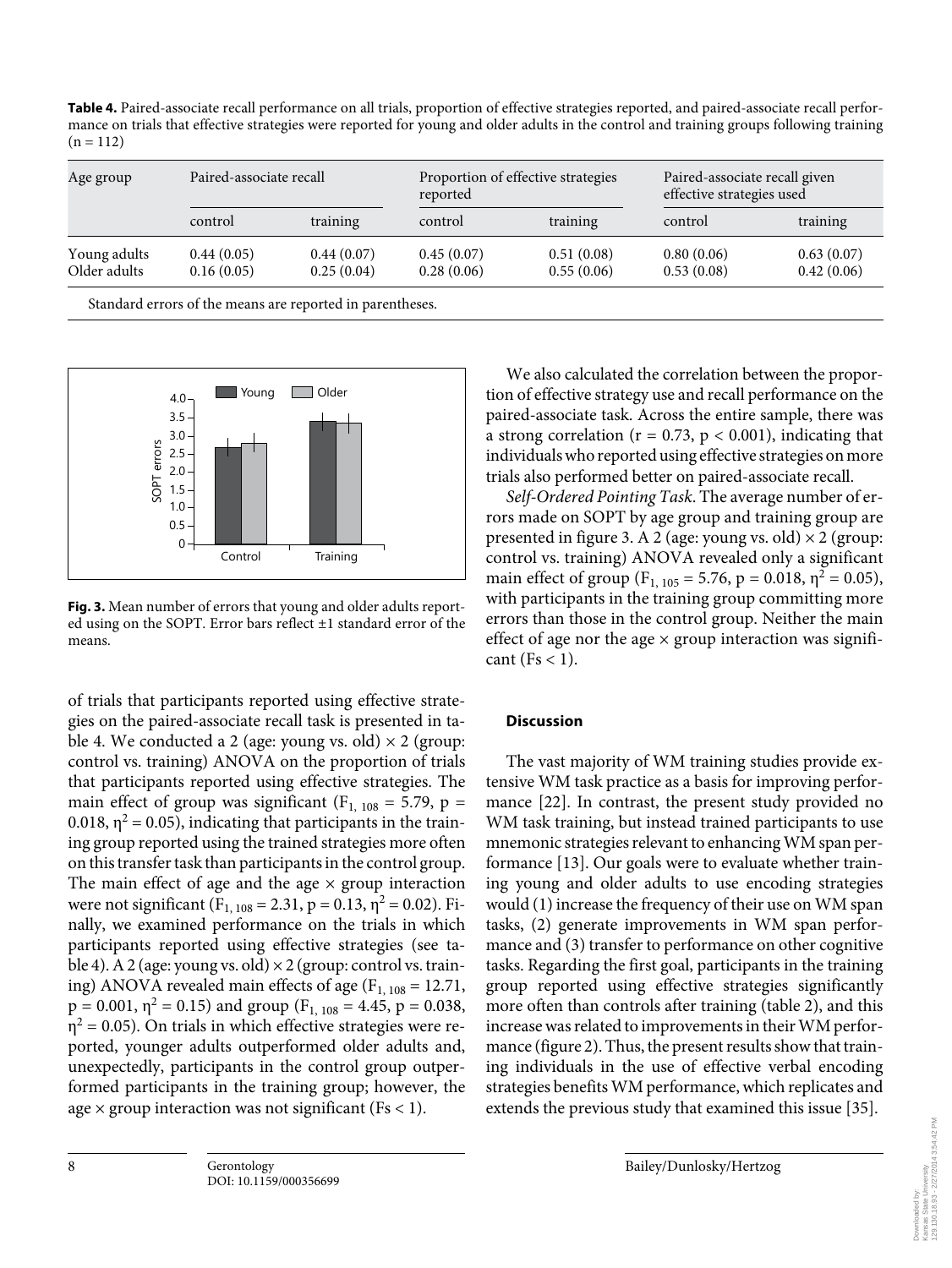Regarding the second goal, we found that prior to training both younger and older adults reported using effective encoding strategies on approximately one third of the span task trials [1, 13, 15]. Furthermore, WM recall performance of both young and older adults improved after strategy training, without having much of an effect on age-related differences in WM performance. The magnitude of age differences observed here were smaller than might be expected from the larger literature [47] . The age similarity in effective strategy use prior to training may partially explain why strategy training did not greatly impact age-related differences in WM performance.

 The age equivalence in training gains we observed in the current study was similar to those reported in some studies implementing domain-general training [21, 48–50] . Other studies using domain-general training, however, have reported larger gains in young adults compared to older adults [22, 51–53] . One reason that differential training gains are observed across age groups may be the degree to which older adults can implement the trained process. Previous work has shown that training gains depend on the compliance of the older adults [54] . That is, successful implementation of training depends on the degree to which older adults can or will expend the effort to fully implement or adapt a process to meet the demands of a task. Perhaps the trained process in the current study (creating mediators) was easy enough for older adults to master, which increased compliance and led to age equivalence in training gains [54] . Whether compliance moderates the degree to which young and older adults demonstrate performance gains after training is an open question, and answering it will require directly measuring the trained process (e.g. strategy use) so as to estimate the degree of compliance and use of the trained processes after training.

 The present results indicate that both younger and older adults have the capacity to improve their performance on a demanding WM task when they are given the appropriate cognitive tools to do so. They learned about the efficacy of different verbal encoding strategies and were given limited practice with two effective ones – sentence generation and interactive imagery – on a list-learning task. They were able to apply this knowledge on the RSPAN task when they were told that the trained strategies could be used on a variety of tasks. This finding is noteworthy because other studies suggest that older adults often do not realize that mnemonic strategies can be adapted and used in different situations. For instance, Bottiroli et al. [55] found that older adults used a selftesting strategy as often as young adults when the task more readily afforded its use. However, when the task affordance of this strategy was low, older adults were less likely to use the strategy. Likewise, the use of trained mnemonic strategies does not necessarily occur in different (untrained) task contexts without explicit encouragement to think about how the strategies could be adapted to work in the untrained contexts [56] .

 However, as indicated by reported strategy use in the current experiment, older adults in the training group used the trained strategies on both the WM task and on the paired-associate recall task, perhaps because of the surface similarity of the trained and untrained tasks. Even so, results from Bottiroli et al. [55] and Cavallini et al. [56] suggest that WM improvement after strategy training may be even greater if subjects are explicitly instructed to use their trained strategies on new tasks (such as the WM task). Regarding the larger question of transfer effects, improvements owing to mnemonic strategy training were not apparent in either transfer task. Participants in the training group did not outperform participants in the control group on either paired-associate recall or the SOPT. Participants in the training group reported using the trained strategies more often than those in the control group on the paired-associate recall task, but this increased strategy use did not benefit them (see table 4). Further, the training group actually performed more poorly on the SOPT task compared to the control group, suggesting negative transfer (attempting to use encoding strategies when they are not useful in the SOPT task context).

 Why would the increased use of effective encoding strategies not benefit paired-associate recall, when studies show that associative mnemonics have a positive influence on associative recall [14] ? One possibility is that the organizational encoding strategies that benefit performance on free recall and WM tasks (e.g. integrating multiple unrelated words into a single sentence or image) are subtly but qualitatively different in their implementation from the mediational strategies needed for paired associates, in which integration of the two concepts into a single representation is required for optimal associative recall [14] . Experience in using organizational strategies for multiple items may require rapidly finding and adapting a schema or script that loosely ties disparate words in a single context, but that approach may not promote generating a single well-integrated associative mediator binding 2 words together. Poor implementation of a mediational strategy would lead to high reported strategy use, but also to frequent failures to recall the mediator and the target [57, 58] .

 Another possibility (perhaps related to the first) is that participants may have successfully encoded the to-be-remembered items using associative mediators (images or

9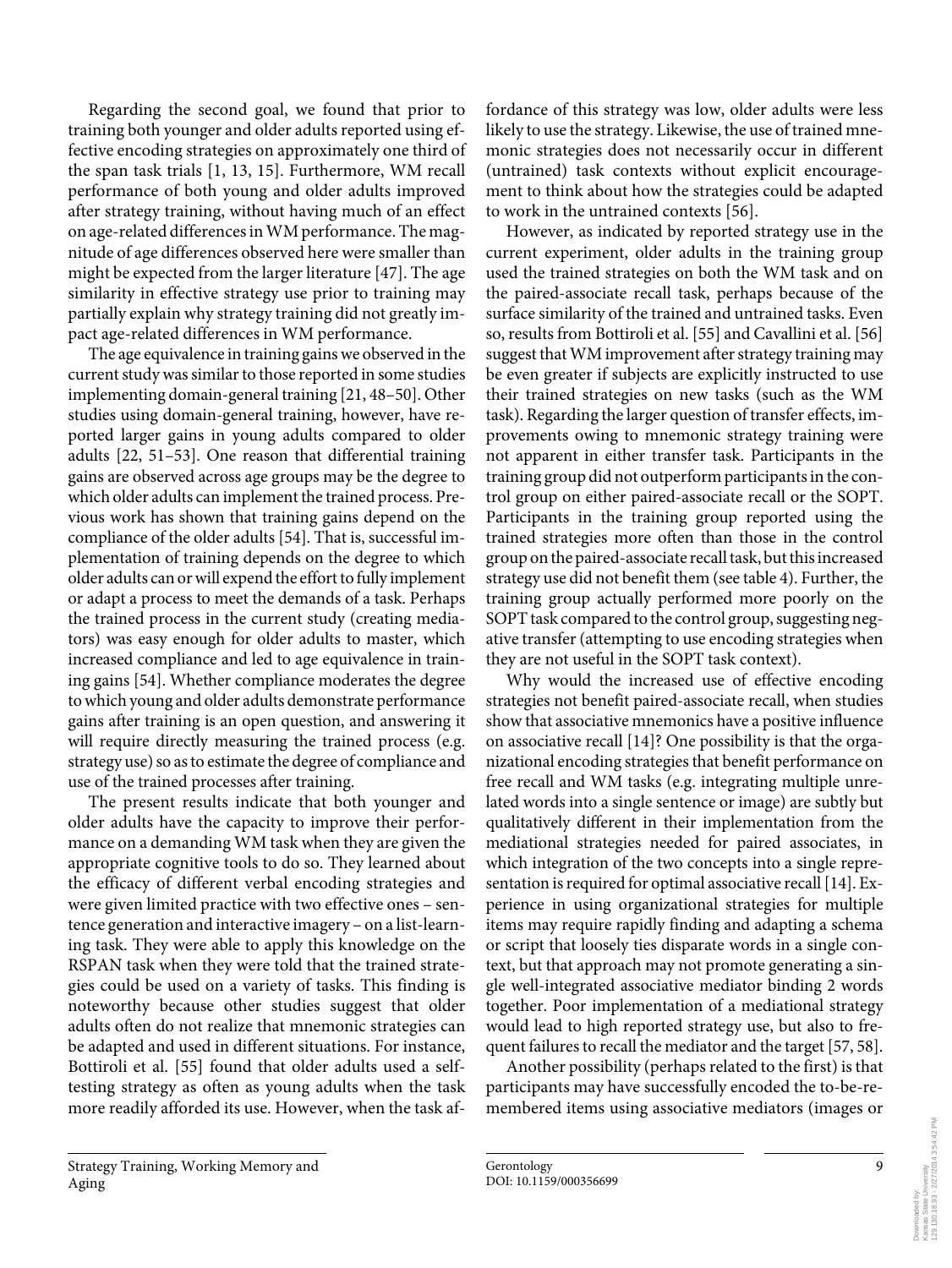sentences) and later retrieved these mediators at test. However, they may have failed to decode these mediators at retrieval to recover the target word (given that this process was not trained or practiced in the WM task context). Dunlosky et al. [57] and Hertzog et al. [58] found that people sometimes were unable to retrieve the correct items even when they had successfully retrieved the correct mediator for the cue-target word pair, an error that was more common in older adults.

 Another possibility is that the trained encoding strategies did benefit performance on the paired-associate task, but the filler task completed by the control group provided experience that also would generalize to paired-associate learning. For instance, the bird learning filler task involved classifying exemplars into categories and may have encouraged associating each bird exemplar (a picture) to its category label. We doubt that this possibility can explain the current outcomes, however, given that different kinds of associative processing would probably be required for the two tasks. The bird-learning task would rely on a one-to-many mapping (multiple exemplars to each label) involving complex pictures (bird exemplars) that would not easily afford the use of verbal mediators, which are meant to support paired-associate learning of words and were the focus of strategy training. Note, also, that a final possibility for lack of transfer pertains to a limitation of the current design; namely, participants did not complete the paired-associate recall and SOPT tasks prior to training, so we cannot directly assess gains (or losses) in performance. That is, despite random assignment to groups, perhaps participants in the control group would have performed better on these tasks prior to the intervention. Although we cannot rule out this possibility, given how well the two groups were matched on other demographics, we suspect that it cannot entirely account for the current lack of transfer. In any case, the lack of transfer of the strategy training to paired-associate recall performance suggests that the process-specific strategy training did not have domain-general benefits.

# **Conclusions**

 A lesson and practice with effective verbal encoding strategies improved WM performance for both young and older adults, although the age-related WM deficit was not eliminated. Individuals who completed the training used the strategies more often on the WM task and the use of these strategies became more effective for the older adults following training. Lack of transfer effects indicate that increases in WM after training did not arise from domain-general benefits of training but instead were limited to enhanced use of specific processing strategies that were not easily adapted to different performance contexts. Thus, cognitively healthy older adults have the ability to learn (or hone) these strategies and apply them on a demanding WM task.

#### **Acknowledgments**

 Thanks to Melissa Bishop for assistance with data collection. Thanks also to Chris Wahlheim and Larry Jacoby for their help with our filler task. This research was supported by NIH grant F32 AG039162 (Heather Bailey, principal investigator) and NIH grant R37 AG13148 (Christopher Hertzog and John Dunlosky, principal investigators).

# **References**

- 1 Bailey H, Dunlosky J, Hertzog C: Does differential strategy use account for age-related differences in working-memory performance? Psychol Aging 2009;24:82–92.
- 2 Daneman M, Merikle PM: Working memory and language comprehension: a meta-analysis. Psychon Bull Rev 1996;3:422–433.
- 3 Kane MJ, Hambrick DZ, Conway ARA: Working memory capacity and fluid intelligence are strongly related constructs: comments on Ackerman, Beier, and Boyle (2005). Psychol Bull 2005;131:66–71.
- 4 Martinussen R, Hayden J, Hogg-Johnson S, Tannock R: A meta-analysis of working memory impairments in children with attentiondeficit/hyperactivity disorder. J Am Acad Child Adolesc Psychiatry 2005;44:377–384.
- 5 Ackerman PL, Beier ME, Boyle MO: Working memory and intelligence: the same or different constructs? Psychol Bull 2005;131:30– 60.
- 6 McAllister TW, Sparling MB, Flashman LA, Guerin SJ, Mamourian AC, Saykin AJ: Differential working memory load effects after mild traumatic brain injury. Neuroimage 2001;14: 1004–1012.
- 7 Hasher L, Zacks RT: Working memory, comprehension, and aging: a review and a new view; in Bower GH (ed): The Psychology of Learning and Motivation. New York, Academic Press, 1988, vol 22, pp 193– 225.
- 8 Salthouse TA, Babcock RL: Decomposing adult age differences in working memory. Dev Psychol 1991;27:763–776.
- 9 Kane MJ, Hambrick DZ, Tuholski SW, Wilhelm O, Payne TW, Engle RW: The generality of working memory capacity: a latent-variable approach to verbal and visuospatial memory span and reasoning. J Exp Psychol Gen 2004;133:189–217.
- 10 Grady C: The cognitive neuroscience of aging. Nat Rev Neurosci 2012;13:491–505.
- 11 Salthouse T: The aging of working memory. Neuropsychology 1994;8:535–543.
- 12 Cokely ET, Kelley CM, Gilchrist AL: Sources of individual differences in working memory: contributions of strategy to capacity. Psychon Bull Rev 2006;13:991–997.